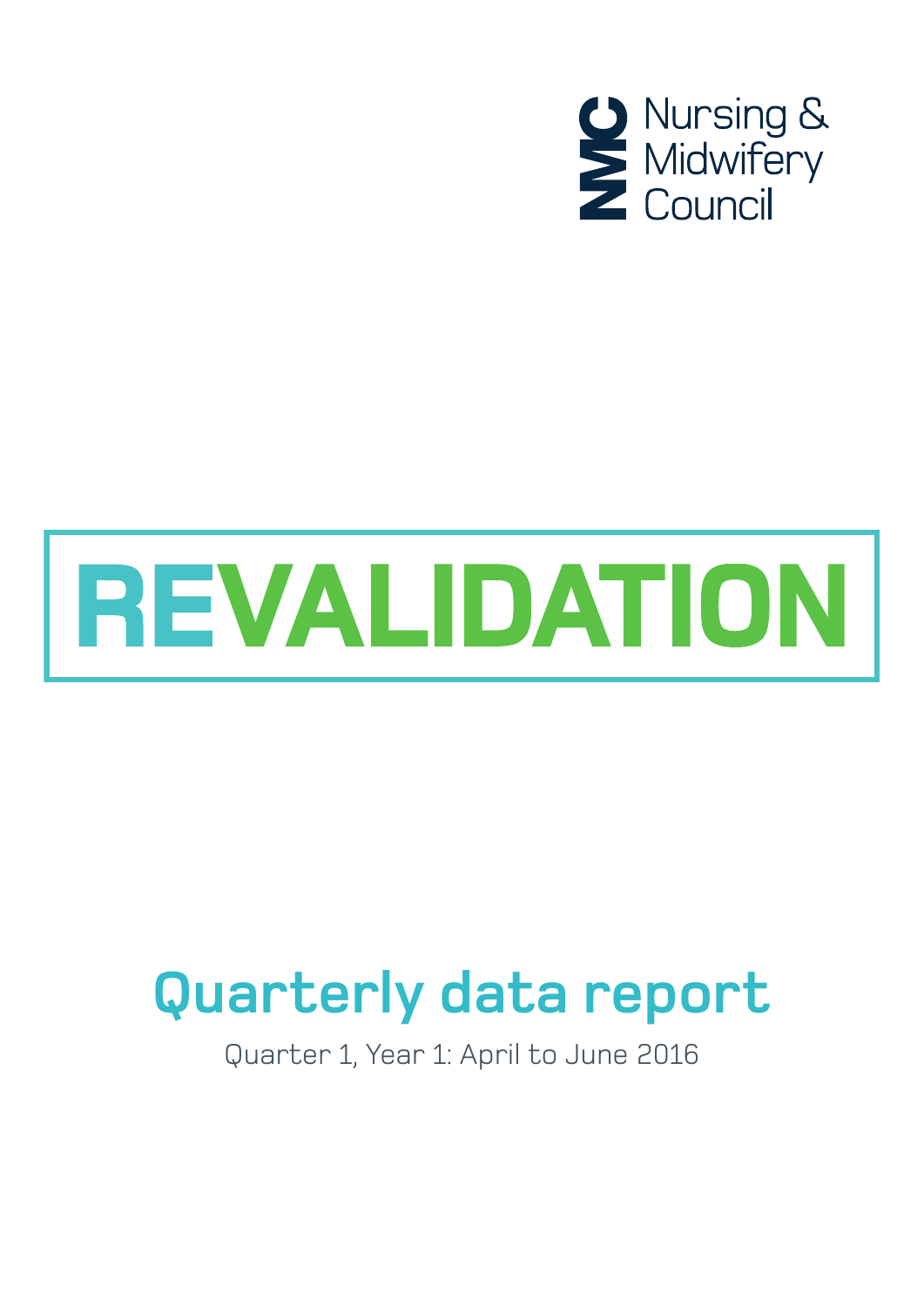# **INTRODUCTION**

In 2016 the Nursing and Midwifery Council (NMC) introduced a system of revalidation for nurses and midwives on its register. Every three years nurses and midwives renew their registration and must meet a number of requirements that demonstrate they are practising safely and effectively and in line with the Code.

We have committed to publishing data reports, quarterly and annually, in recognition of the strong interest in revalidation and in the interests of transparency and accountability.

Our quarterly reports will provide a high level overview of the number of nurses and midwives going through the revalidation process. Our annual reports will provide further insight into issues such as scope of practice; work setting; employment type; choice of confirmer; access to appraisals, and how we verify revalidation applications. Our annual report will also cover the revalidation experiences of nurses and midwives with protected characteristics.

All of our data reporting will be broken down by registration type and by country. In this report, 'country' means the country of a nurse or midwife's current or most recent practice (those for whom we have an employer address), or their home address (where a nurse or midwife may be self-employed or not in employment). This means that for most nurses and midwives who have revalidated and are employed directly (which is the majority), their country is the country of their current or most recent employment. For those nurses and midwives who lapse their registration and for some who are selfemployed, it is the country where they live.

This is our first quarterly report on revalidation data. We welcome feedback on the format of the reports as well as suggestions for other data you would like to see.



For more information please contact Sara Kovach Clark: **[sara.kovach-clark@nmc-uk.org](mailto:sara.kovach-clark%40nmc-uk.org?subject=)**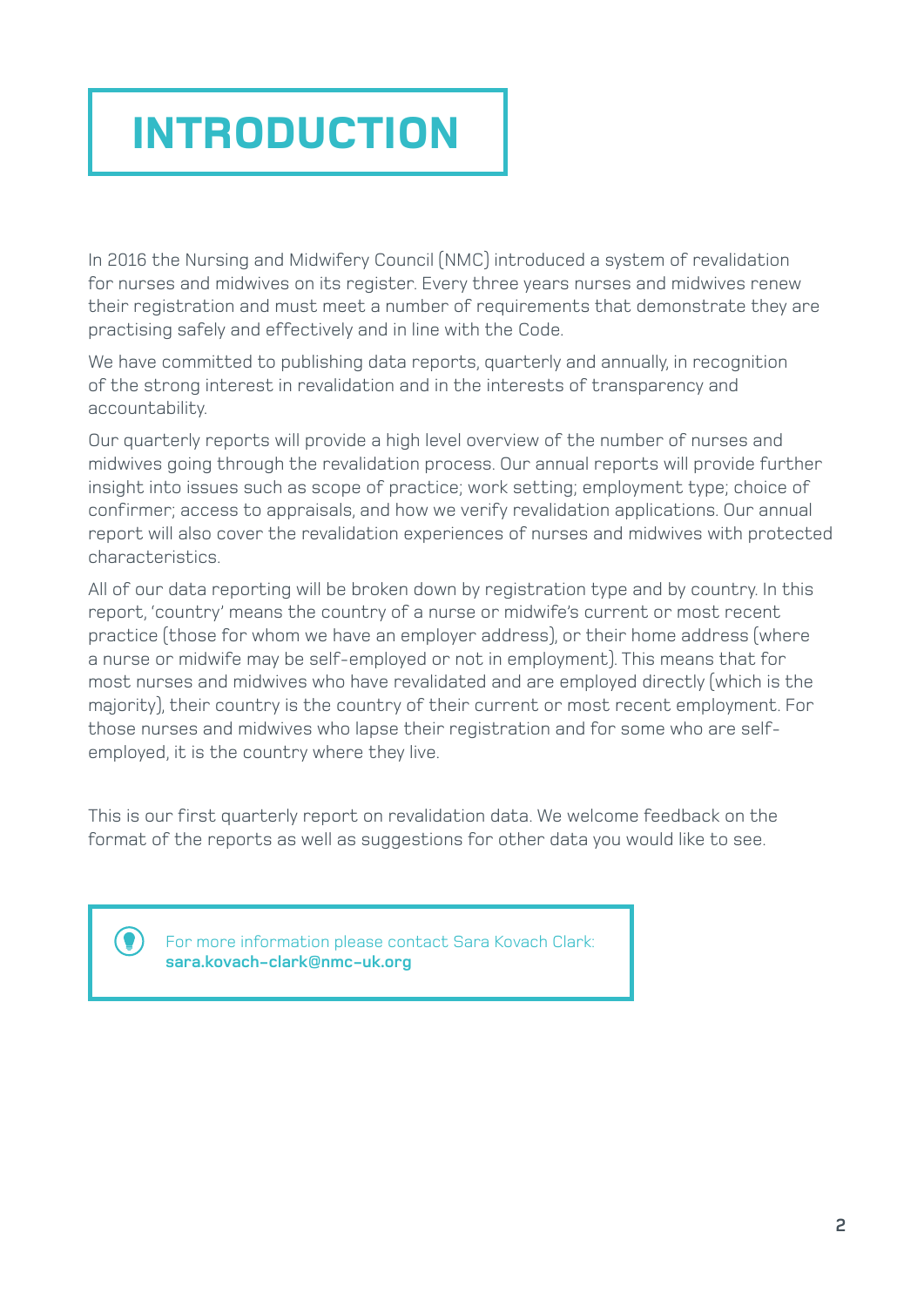# **Quarterly report contents**

**This report includes data for the first quarter of revalidation, which includes those nurses and midwives who were due to revalidate in the first three months of the programme: April, May and June 2016.**

The data presented in this quarterly report breaks down the numbers of nurses and midwives revalidating and lapsing by country and registration type.

The numbers in this report are an aggregate of the data for the three months of April, May and June 2016. Our register is 'live', with nurses and midwives entering and leaving the register daily and for a variety of reasons. We are reporting on what happened at the end of each month for that point in time, for the three months of the quarter.

This report includes data for each of the four UK countries separately and for non-UK countries, including EU and non-EU.

We will be providing data on verification in the annual report. The verification process takes several weeks. Therefore many nurses and midwives who started the verification process in the first quarter of revalidation will not have completed the process within the time period covered in this report.

### **Annual report contents**

**For the first annual report, we will present data in greater detail, as over 200,000 nurses and midwives will have gone through the process by that point. We will break down data by categories such as:**

- Scope of practice
- Reason for lapsing
- Work setting
- Whether directly employed/employed via agency/self-employed/volunteering
- Confirmer type
- Whether they have regular appraisals
- Number of verifications and the outcomes

We will also be able to provide the data we have collected on the protected characteristics of nurses and midwives.

### **Revalidation evaluation**

In addition to the regular monitoring and reporting of revalidation data presented in these reports, we have commissioned Ipsos MORI to conduct a wideranging evaluation of revalidation. This evaluation will make use of the regular data reports. It will also include quantitative and qualitative measurements of the experience of those undertaking revalidation, the impact of the individual requirements of revalidation and the overall impact of the programme.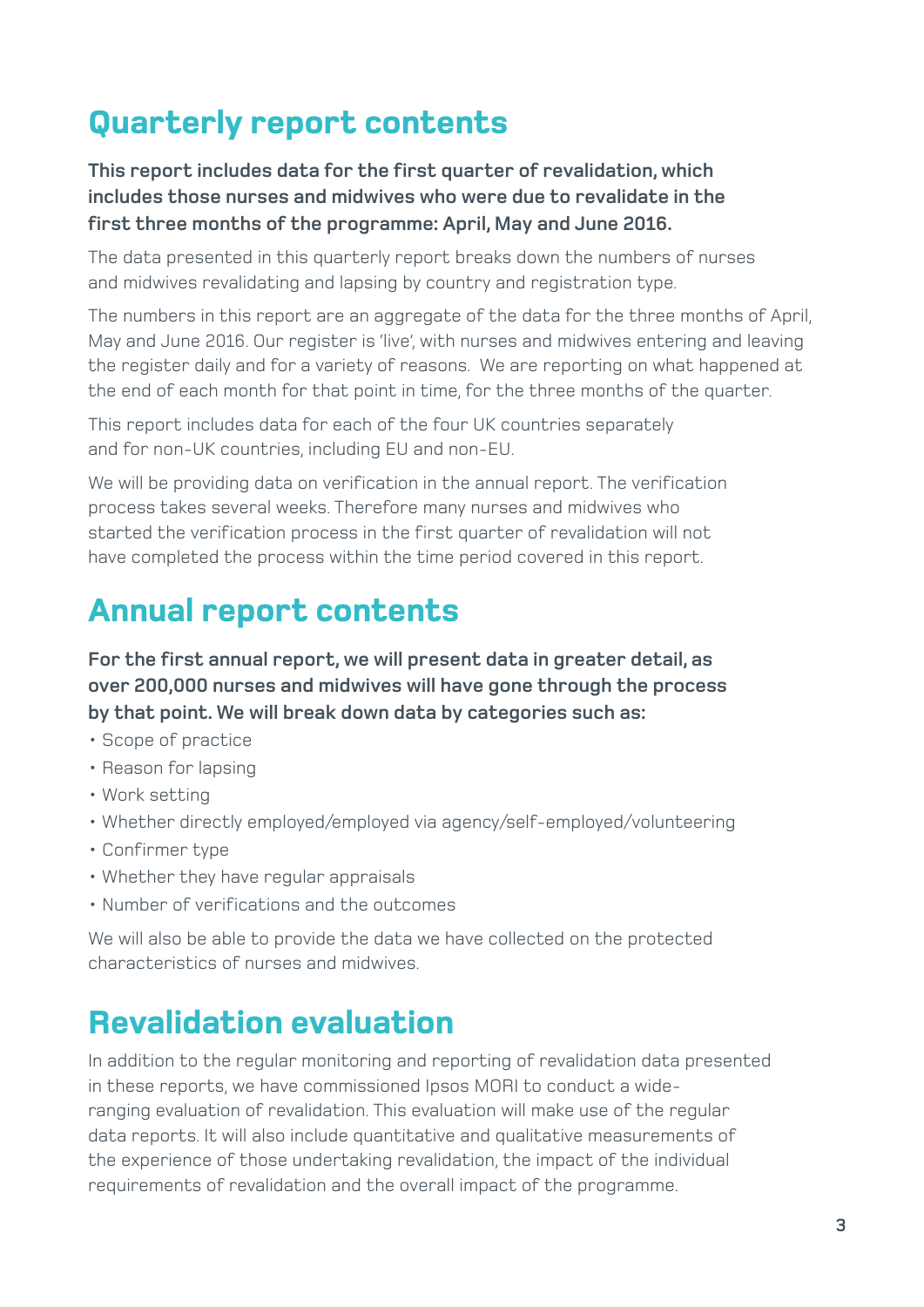# **SUMMARY OF REVALIDATION**

# **DATA - APRIL TO JUNE 2016**

The first quarter's data shows that the number of nurses and midwives renewing their registration is in line with our expectations and similar to the pattern of renewal that we have seen over the last six years.

- In the first quarter of revalidation, almost 91% of nurses and midwives due to renew their registration completed the revalidation process. This represents over 35,000 nurses and midwives.
- In the four UK countries, revalidation rates were very similar, ranging from 91% to 94%.
- The number of nurses and midwives revalidating varied by size of UK country, with nurses and midwives in England being the largest group (80%); followed by Scotland (9%); Wales (5%); Northern Ireland (4%), and the remaining 2% from outside the UK.
- The percentage lapsing in the four UK countries was likewise very similar, ranging from around 7% to 9% and is in line with previous years' lapsing rates.

We will continue to monitor the data closely to ensure that we understand the impact of revalidation as we progress through the year.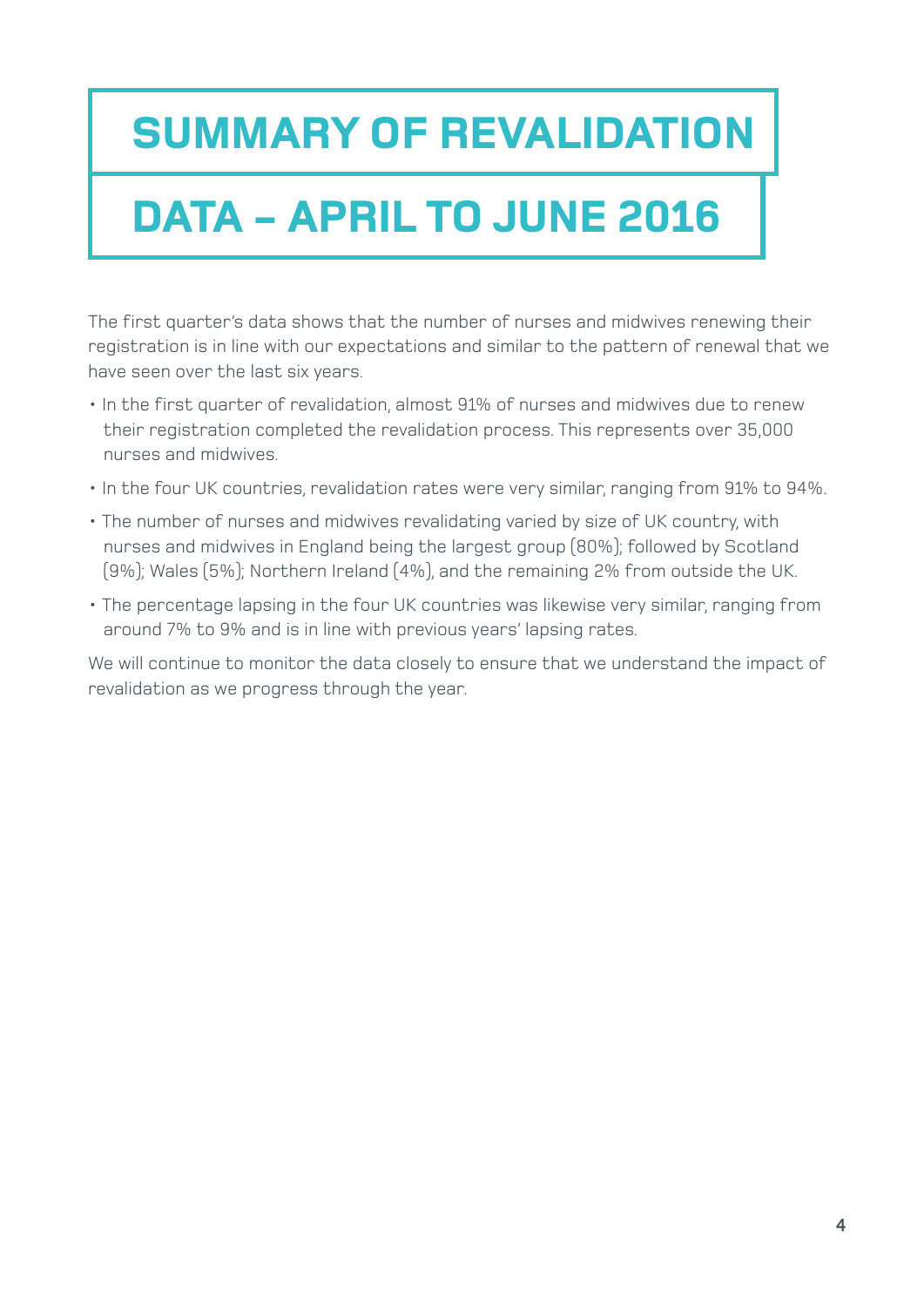# **Figure 1**

**Number of nurses and midwives due to renew (n=38,757), and number who actually renewed their registration (n=35,143) by country - April to June 2016**





**Number who renewed**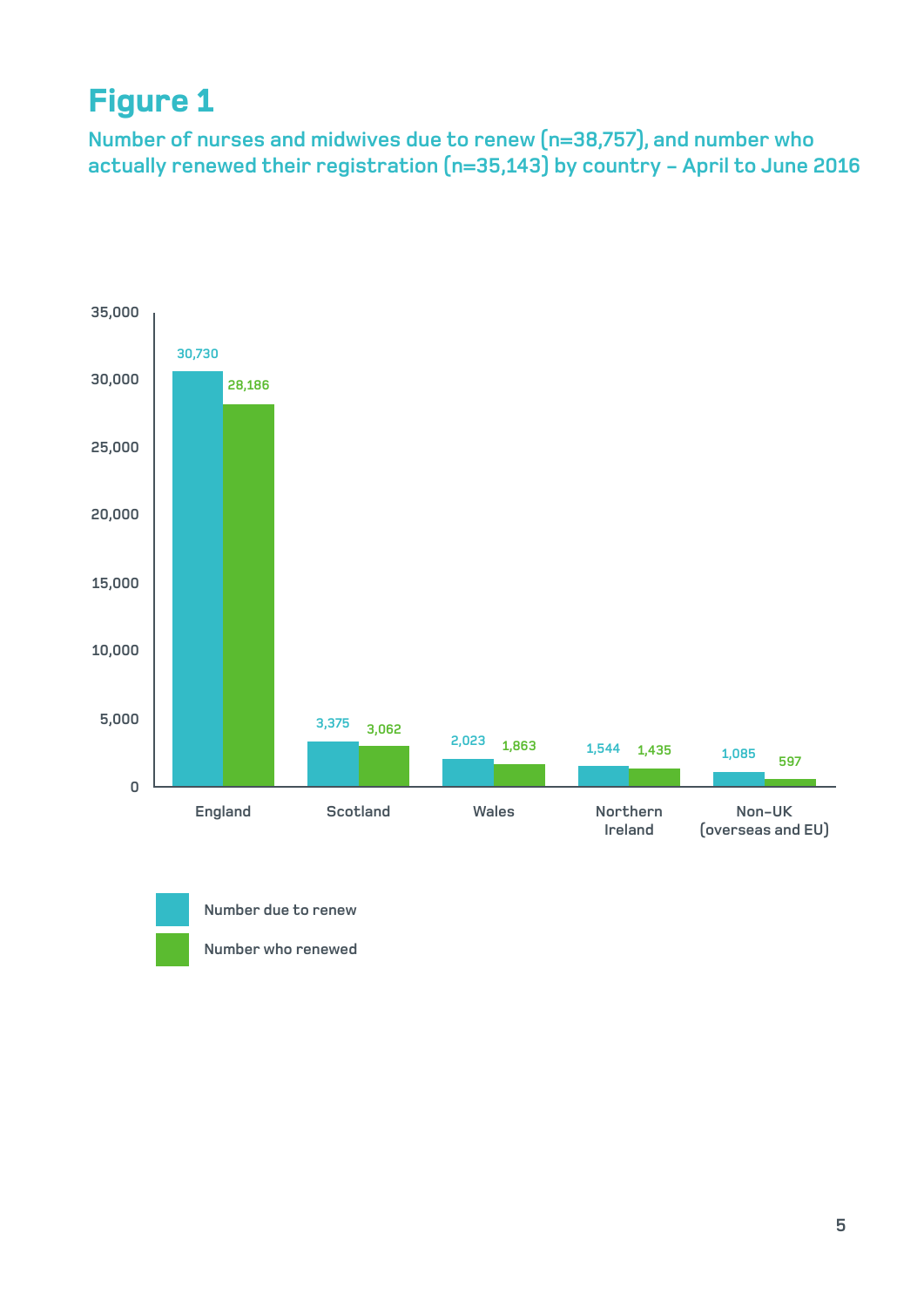# **Figure 2**

**Number of nurses and midwives who renewed their registration by registration type (n=35,143) - April to June 2016**

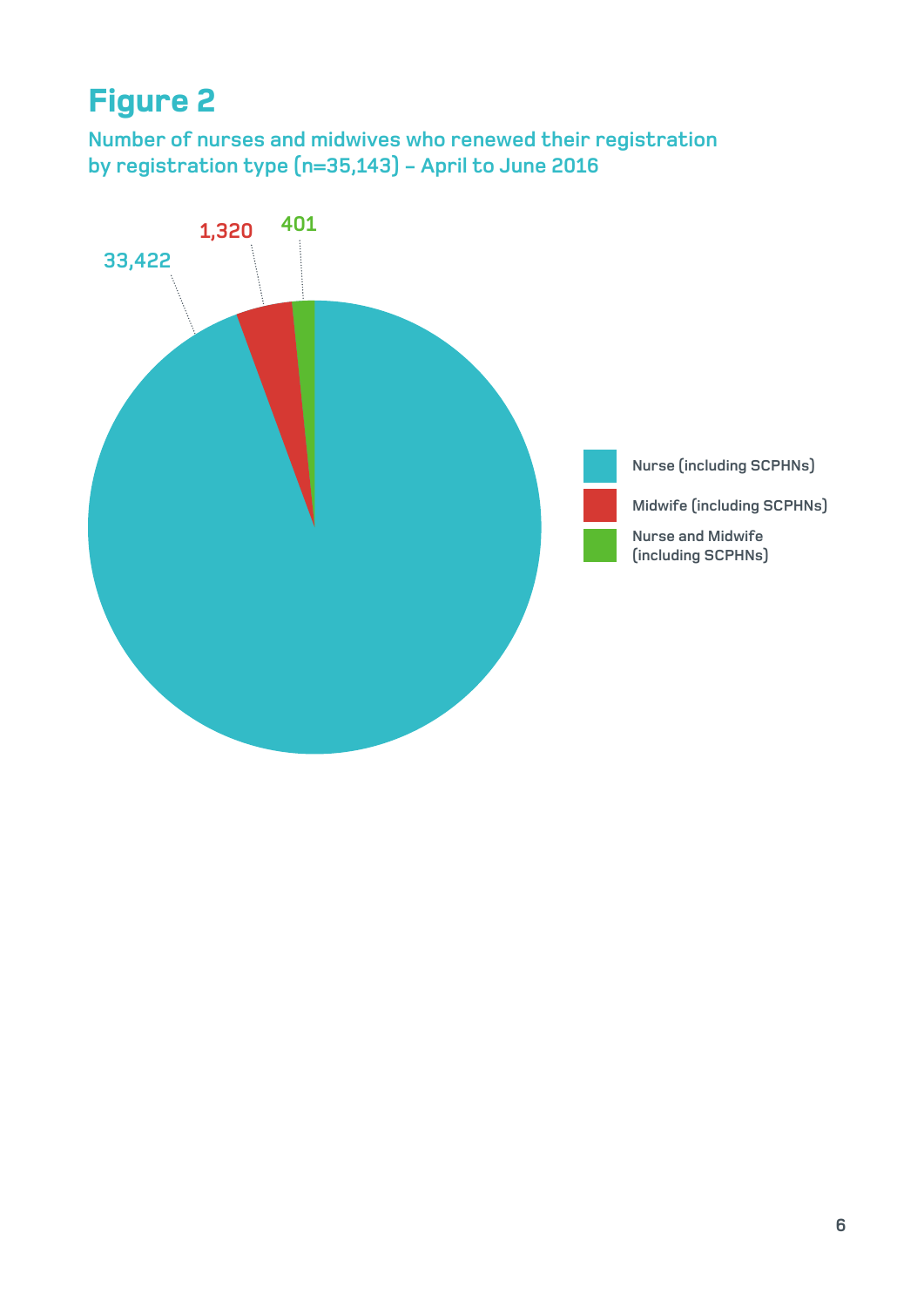# **REVALIDATION**

# **RENEWAL TABLES**

# **Quarter 1, Year 1 - April to June 2016**

The revalidation tables show:

- The number of nurses and midwives due to renew their registration through revalidation (Table A)
- The number of nurses and midwives who revalidated by meeting the standard revalidation requirements (Table B)
- The number of nurses and midwives who renewed their registration through the exceptional circumstances process (Table C)
- The total number of nurses and midwives who renewed their registration through revalidation or through the exceptional circumstances process (Table D)
- The number of nurses and midwives who changed their registration type when renewing their registration (Table E)
- The number of nurses and midwives who lapsed their registration: actively\* (Table F), passively\*\* (Table G) and in total (Table H)
- A summary of the number and proportion of nurses and midwives who revalidated by country (Table I)

These tables present the data by registration type. For those who have more than one registration type, they have the option to renew one or more of these registrations at the point of revalidation. We have encouraged nurses and midwives to choose to renew only those registration(s) which are relevant to their scope of practice.

*Please note the definition of 'country' is given in the Introduction to this report.*

- \* Either by choosing to lapse their registration through NMC Online or submitting a cease to practise form.
- \*\* Allowing their registration to lapse by taking no action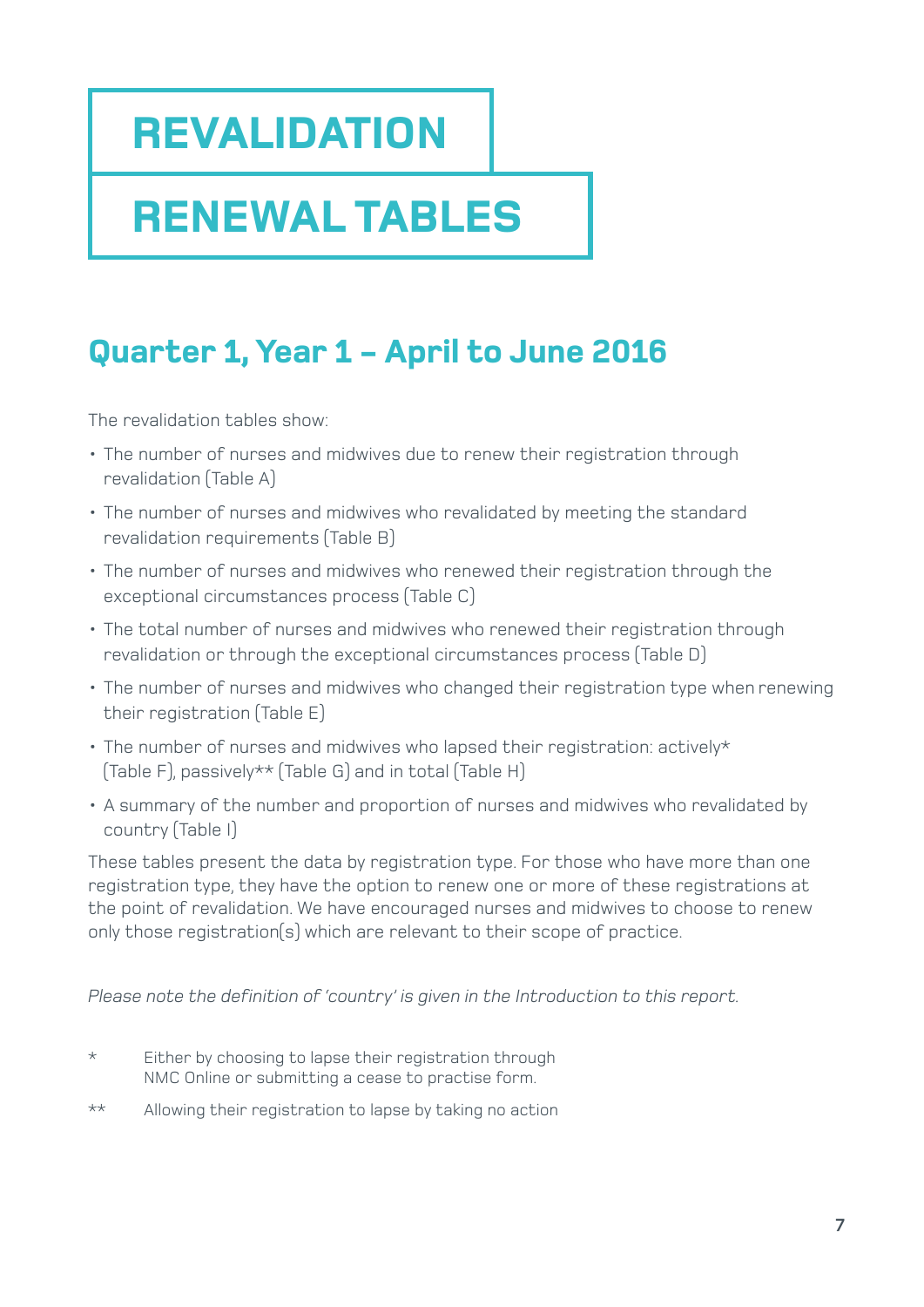# **Table A**

#### **Number of nurses and midwives due to revalidate\* - April to June 2016**

| <b>Registration type</b><br>before renewal** | <b>England</b> | <b>Scotland</b> | <b>Wales</b>   | <b>Northern</b><br><b>Ireland</b> | Non-UK<br>(Overseas<br>and EU) | <b>Total</b> |
|----------------------------------------------|----------------|-----------------|----------------|-----------------------------------|--------------------------------|--------------|
| <b>Nurse</b>                                 | 27,915         | 3,042           | 1,833          | 1,345                             | 999                            | 35,134       |
| <b>Midwife</b>                               | 971            | 123             | 45             | 89                                | 28                             | 1,256        |
| <b>Nurse and Midwife</b>                     | 460            | 48              | 46             | 31                                | 39                             | 624          |
| <b>Nurse and SCPHN</b>                       | 1,322          | 157             | 95             | 76                                | 18                             | 1,668        |
| <b>Midwife and SCPHN</b>                     | 30             | $\mathbf 1$     | $\overline{c}$ |                                   | $\mathbf 1$                    | 34           |
| Nurse, Midwife<br>and SCPHN                  | 32             | $\overline{4}$  | $\mathsf{S}$   | 3                                 |                                | 41           |
| <b>Total</b>                                 | 30,730         | 3,375           | 2,023          | 1,544                             | 1,085                          | 38,757       |

\* 'Number of nurses and midwives due to revalidate' includes all those who were sent a 90 day notice of renewal for April, May or June 2016. This is because their three yearly renewal period expired on 30 April, 31 May or 30 June 2016.

\*\* 'Registration type before renewal' is the individual's registration type(s) before they renew, partially renew or lapse all their registrations.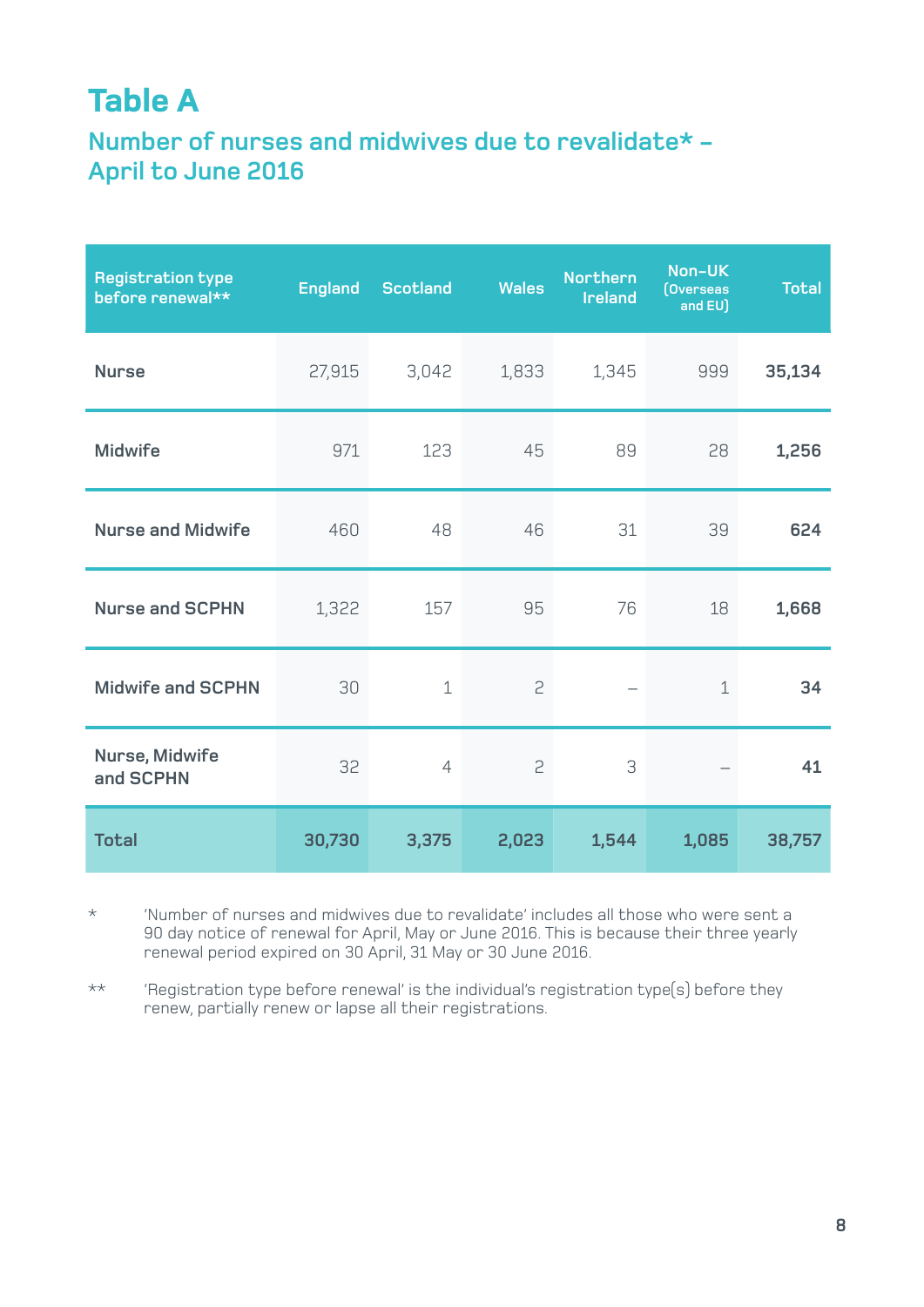### **Table B**

**Number of nurses and midwives who revalidated through the 'standard' revalidation process\* - April to June 2016**

| <b>Registration type</b><br>after renewal** | <b>England</b> | <b>Scotland</b> | <b>Wales</b>   | <b>Northern</b><br><b>Ireland</b> | Non-UK<br>(Overseas)<br>and EU) | <b>Total</b> |
|---------------------------------------------|----------------|-----------------|----------------|-----------------------------------|---------------------------------|--------------|
| <b>Nurse</b>                                | 25,228         | 2,723           | 1,670          | 1,234                             | 538                             | 31,393       |
| <b>Midwife</b>                              | 984            | 116             | 54             | 90                                | 15                              | 1,259        |
| <b>Nurse and Midwife</b>                    | 270            | 32              | 26             | 21                                | 18                              | 367          |
| <b>Nurse and SCPHN</b>                      | 1,201          | 146             | 87             | 70                                | 14                              | 1,518        |
| <b>Midwife and SCPHN</b>                    | 30             | $\mathbf 1$     | $\mathsf{S}$   |                                   | $\mathbf 1$                     | 34           |
| Nurse, Midwife<br>and SCPHN                 | 20             | $\mathsf{S}$    | $\overline{c}$ | 3                                 |                                 | 27           |
| <b>Total</b>                                | 27,733         | 3,020           | 1,841          | 1,418                             | 586                             | 34,598       |

\* Number of nurses and midwives who revalidated through the 'standard' revalidation processes includes all those who completed the revalidation requirements, submitted their online revalidation form and were subsequently renewed.

This does **not** include those nurses and midwives who submitted a revalidation form but at the end of their renewal month had not had their revalidation application fully processed. The reasons why nurses and midwives may not have had their application fully processed are because they were either in the process of verification, had declared cautions and convictions, had declared a determination from another regulator, or were subject to fitness to practise (FtP) sanctions.

\*\* 'Registration type after renewal' is the individual's registration type(s) after they renew, partially renew or lapse all their registrations.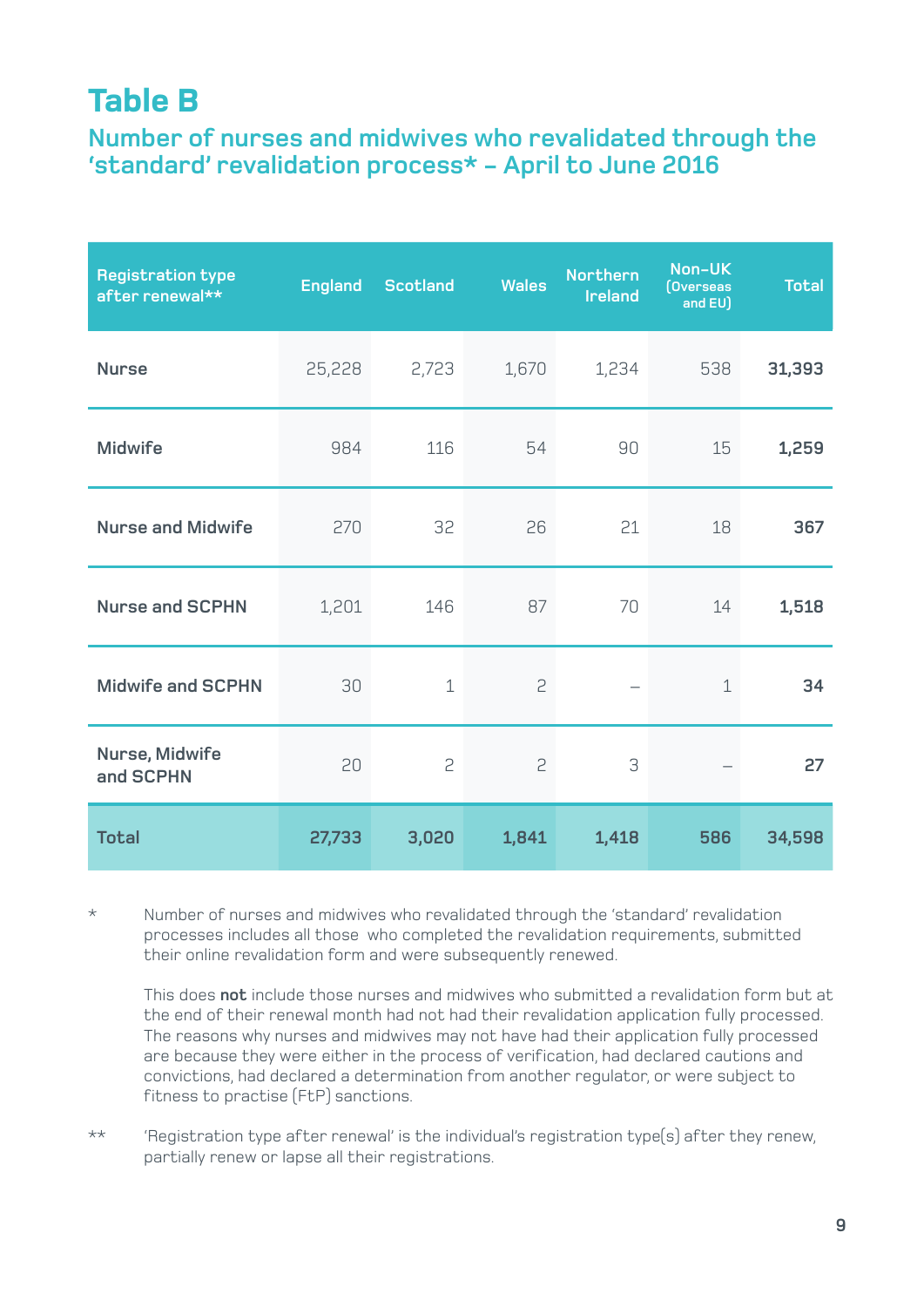# **Table C**

#### **Number of nurses and midwives who renewed through exceptional circumstances\* - April to June 2016**

| <b>Registration type</b><br>after renewal** | <b>England</b> | <b>Scotland</b> | <b>Wales</b> | <b>Northern</b><br><b>Ireland</b> | Non-UK<br>(Overseas)<br>and EU) | <b>Total</b>   |
|---------------------------------------------|----------------|-----------------|--------------|-----------------------------------|---------------------------------|----------------|
| <b>Nurse</b>                                | 404            | 38              | 22           | 16                                | 10                              | 490            |
| <b>Midwife</b>                              | 23             | $\mathsf{S}$    |              |                                   | $\mathbf 1$                     | 26             |
| <b>Nurse and Midwife</b>                    | 6              | $1\,$           |              |                                   |                                 | $\overline{7}$ |
| <b>Nurse and SCPHN</b>                      | 19             | $\mathbf 1$     |              | $\mathbf 1$                       |                                 | 21             |
| <b>Midwife and SCPHN</b>                    | $\mathbf 1$    |                 |              |                                   |                                 | $\mathbf{1}$   |
| Nurse, Midwife<br>and SCPHN                 |                |                 |              |                                   |                                 |                |
| <b>Total</b>                                | 453            | 42              | <b>22</b>    | 17                                | 11                              | 545            |

\* 'Number of nurses and midwives who renewed through exceptional circumstances' includes those who were not able to meet the standard revalidation requirements, for example due to maternity leave or long-term illness. Such individuals applied to renew their registration through the 'exceptional circumstances' channel, had that application accepted and subsequently completed renewal through this channel.

 The exceptional circumstances channel required nurses and midwives to meet adjusted revalidation requirements. This included requirements on practice hours, continuing professional development (CPD) hours, professional indemnity arrangement and a health and character declaration.

\*\* 'Registration type after renewal' is the individual's registration type(s) after they renew, partially renew or lapse all their registrations.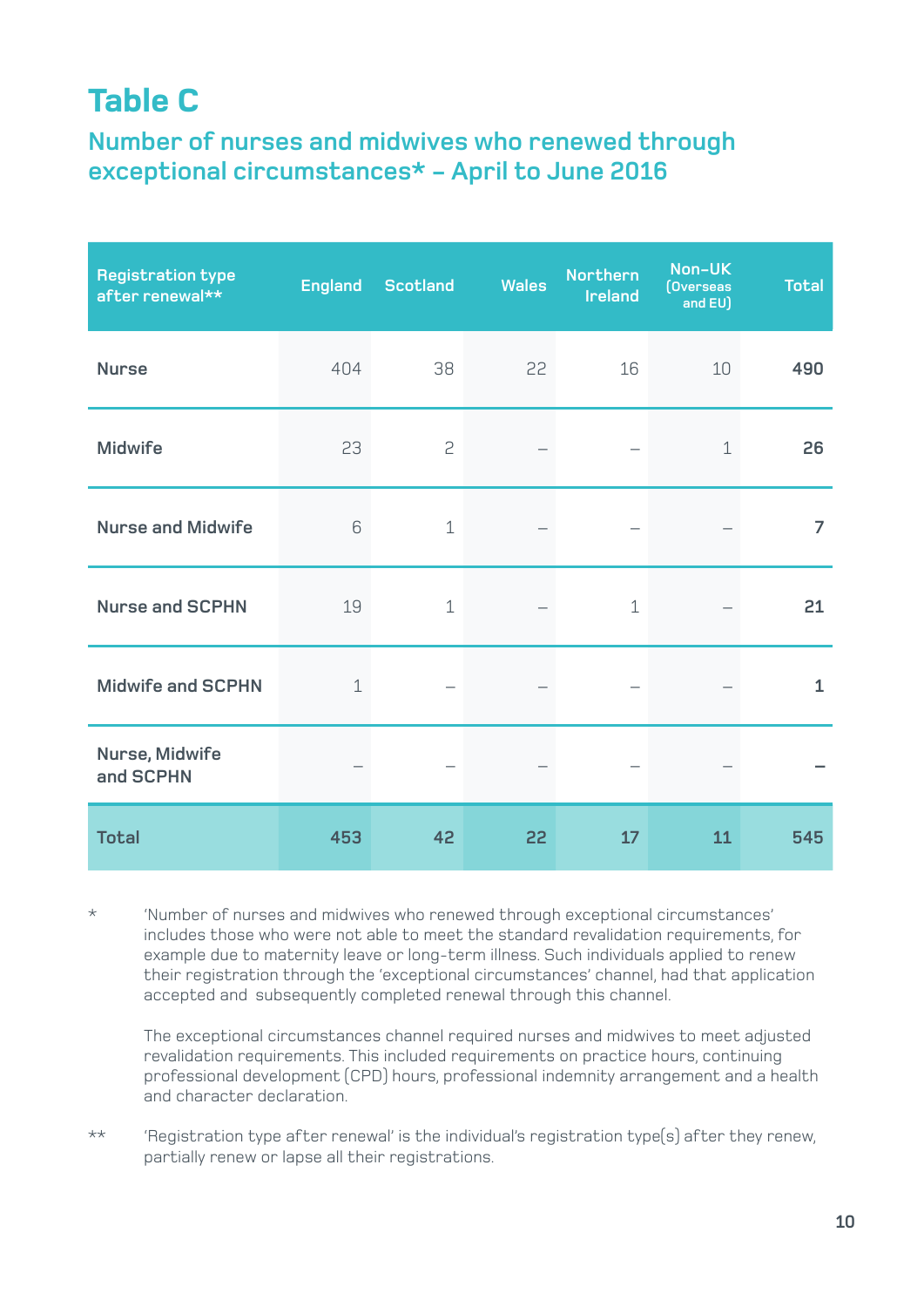### **Table D**

#### **Total number of nurses and midwives who revalidated or renewed\* (Table B plus Table C) - April to June 2016**

| <b>Registration type</b><br>after renewal** | <b>England</b> | <b>Scotland</b> | <b>Wales</b> | <b>Northern</b><br><b>Ireland</b> | Non-UK<br>(Overseas<br>and EU) | <b>Total</b> |
|---------------------------------------------|----------------|-----------------|--------------|-----------------------------------|--------------------------------|--------------|
| <b>Nurse</b>                                | 25,632         | 2,761           | 1,692        | 1,250                             | 548                            | 31,883       |
| <b>Midwife</b>                              | 1,007          | 118             | 54           | 90                                | 16                             | 1,285        |
| <b>Nurse and Midwife</b>                    | 276            | 33              | 26           | 21                                | 18                             | 374          |
| <b>Nurse and SCPHN</b>                      | 1,220          | 147             | 87           | 71                                | 14                             | 1,539        |
| <b>Midwife and SCPHN</b>                    | 31             | $\mathbf 1$     | $\mathsf{S}$ |                                   | $\mathbf 1$                    | 35           |
| Nurse, Midwife<br>and SCPHN                 | 20             | $\mathsf{S}$    | $\mathsf{S}$ | 3                                 |                                | 27           |
| <b>Total</b>                                | 28,186         | 3,062           | 1,863        | 1,435                             | 597                            | 35,143       |

\* 'Total number of nurses and midwives who revalidated or renewed' includes all nurses and midwives who renewed through the 'standard' revalidation processes (Table B) and those who renewed through 'exceptional circumstances' (Table C).

This does **not** include those nurses and midwives who submitted revalidation applications which had not been fully processed by the end of their renewal month. The reasons why nurses and midwives may not have had their application fully processed are because they were either in the process of verification, had declared cautions and convictions, had declared a determination from another regulator; or were subject to fitness to practise (FtP) sanctions.

\*\* 'Registration type after renewal' is the individual's registration type(s) after they renew, partially renew or lapse all their registrations.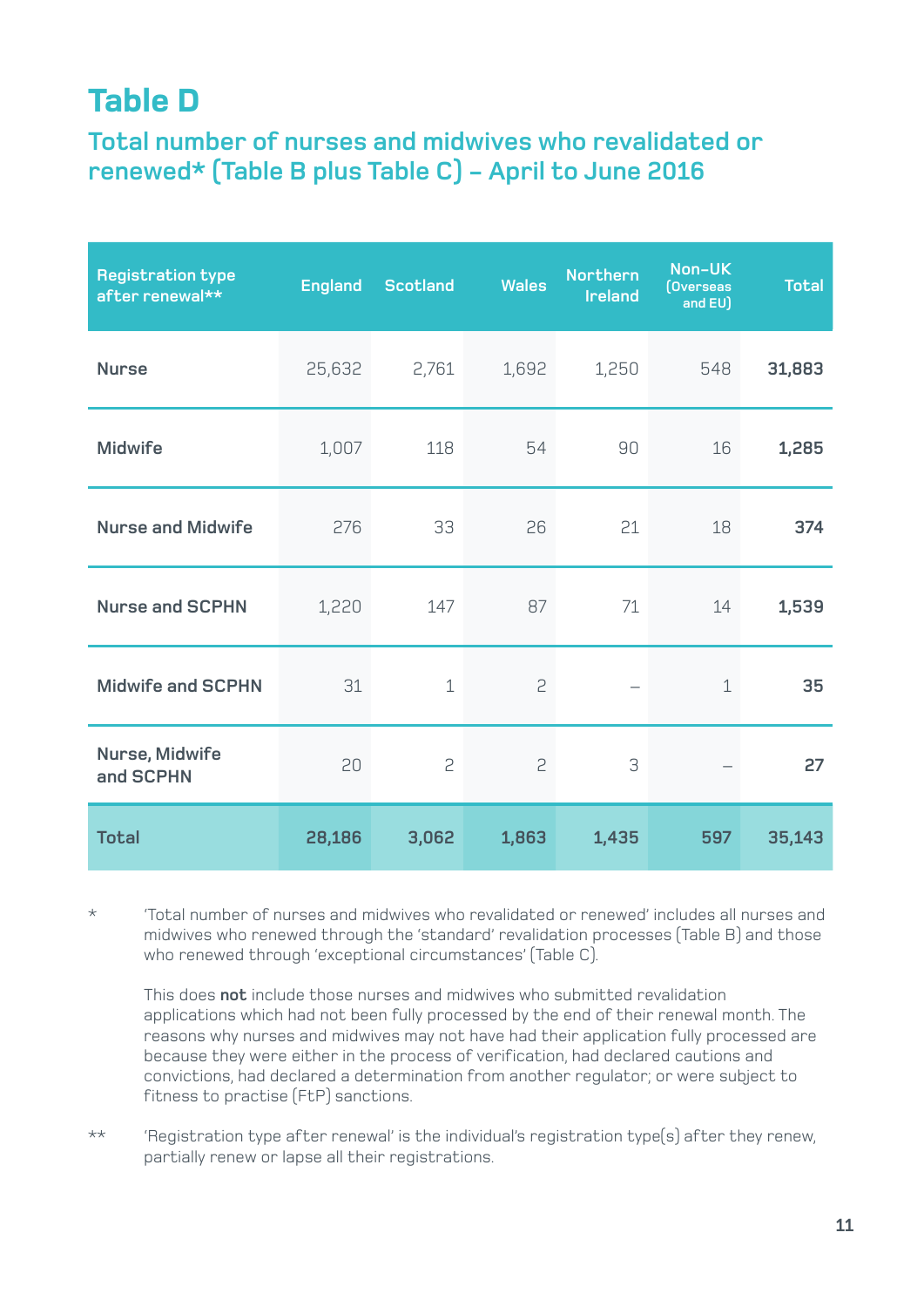### **Table E**

**Number of nurses and midwives who changed their registration type\* at point of renewal - April to June 2016**

| <b>Registration type</b><br>before renewal** | <b>Registration type</b><br>after renewal*** |                 | <b>England Scotland</b> | <b>Wales</b>             | <b>Northern</b><br><b>Ireland</b> | Non-UK<br>(Overseas<br>and EU)                                                            | <b>Total</b>   |
|----------------------------------------------|----------------------------------------------|-----------------|-------------------------|--------------------------|-----------------------------------|-------------------------------------------------------------------------------------------|----------------|
| <b>Nurse</b>                                 | <b>Nurse and Midwife</b>                     | 7               |                         | $\qquad \qquad -$        | 2                                 | 1                                                                                         | 10             |
|                                              | <b>Nurse and SCPHN</b>                       | $\overline{4}$  | 3                       |                          | $\mathbf 1$                       | $\mathbf 1$<br>3<br>$\overline{7}$<br>5<br>1<br>2<br>$\equiv$<br>$\overline{\phantom{0}}$ | 9              |
|                                              | <b>Nurse</b>                                 | $\mathbf 1$     |                         |                          |                                   |                                                                                           | $\mathbf{1}$   |
| <b>Midwife</b>                               | <b>Nurse and Midwife</b>                     | 6               |                         | $\mathbf 1$              |                                   |                                                                                           | $\overline{7}$ |
|                                              | <b>Midwife</b>                               | 126             | 6                       | 15                       |                                   |                                                                                           | 157            |
| <b>Nurse and</b><br><b>Midwife</b>           | <b>Nurse</b>                                 | 39              | 5                       | $\overline{4}$           |                                   |                                                                                           | 54             |
|                                              | Nurse, Midwife<br>and SCPHN                  | $\mathbf 1$     |                         |                          |                                   |                                                                                           | $\mathbf{1}$   |
| <b>Nurse and</b>                             | <b>Midwife and SCPHN</b>                     | $\mathbf 1$     |                         |                          |                                   |                                                                                           | 1              |
| <b>SCPHN</b>                                 | <b>Nurse</b>                                 | 12 <sup>°</sup> | 2                       |                          |                                   |                                                                                           | 16             |
| <b>Midwife and SCPHN</b>                     |                                              |                 |                         |                          |                                   |                                                                                           |                |
| Nurse, Midwife                               | <b>Nurse and SCPHN</b>                       | 11              | 2                       |                          |                                   |                                                                                           | 13             |
| and SCPHN                                    | <b>Midwife and SCPHN</b>                     | $\mathbf 1$     |                         | $\overline{\phantom{0}}$ |                                   |                                                                                           | $\mathbf{1}$   |
| <b>Total</b>                                 |                                              | 209             | 18                      | 20                       | 17                                | 6                                                                                         | 270            |

\* This table is a subset of those nurses and midwives who renewed their registration through revalidation (Table D) or the exceptional circumstances process. It includes those who changed their registration during their 90 day renewal period.

In many cases, these are nurses and midwives who had dual registration and chose to lapse one or more of their registrations. A smaller number of nurses and midwives have added to their registration during their 90 day renewal period following qualification in that registration type, and at the same time have either renewed or lapsed their existing registration type.

- \*\* 'Registration type before renewal' is the individual's registration type(s) before they renew, partially renew or lapse all their registrations.
- \*\*\* 'Registration type after renewal' is the individual's registration type(s) after they renew, partially renew or lapse all their registrations. **<sup>12</sup>**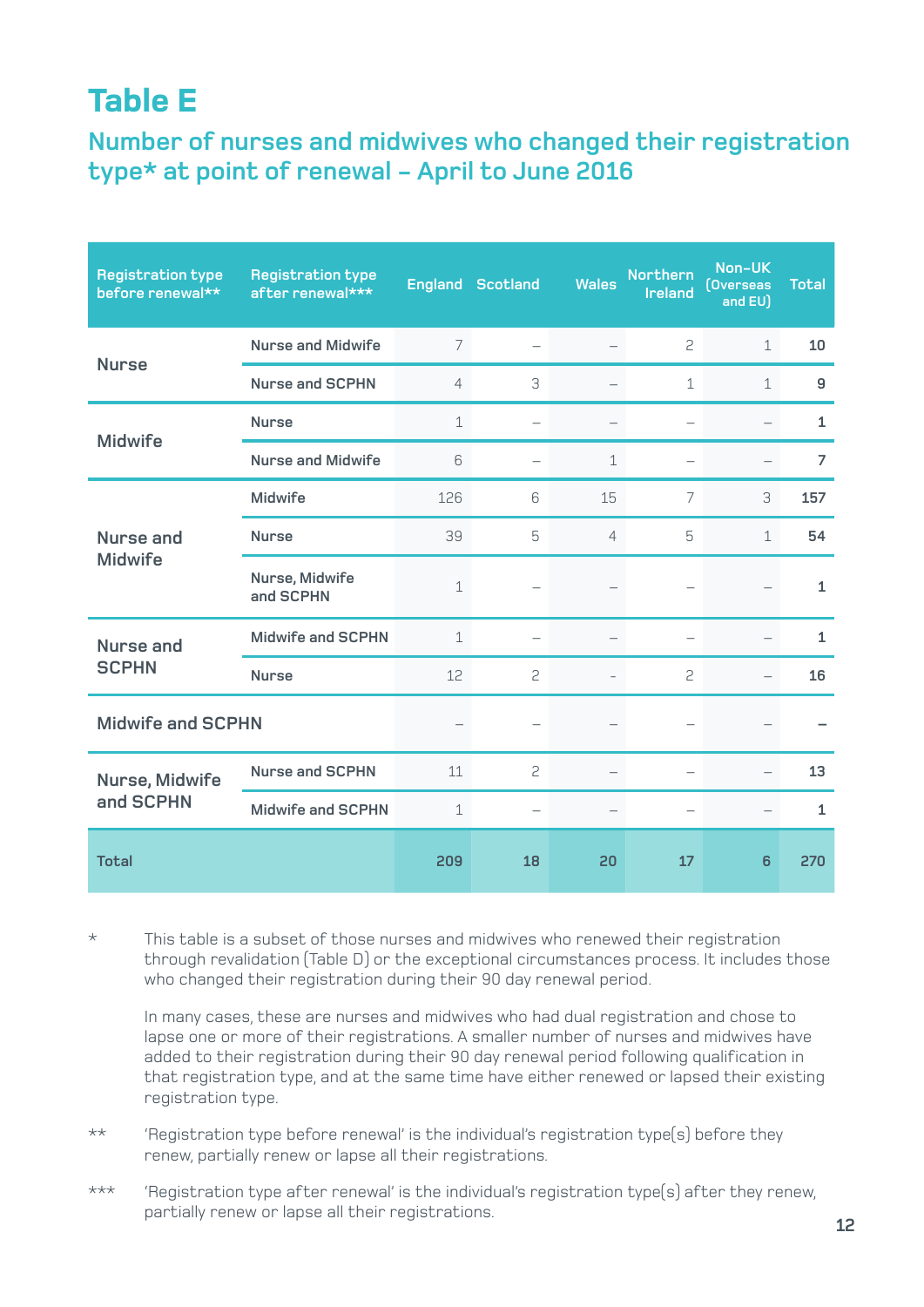# **REVALIDATION 'LAPSING'**

# **SUMMARY TABLES**

# **Quarter 1, Year 1 - April to June 2016**

These tables show the number of nurses and midwives who lapsed their registration during the period April to June 2016, either actively through NMC Online or the cease to practise method (Table F); or passively by taking no action (Table G); and in total (Table H).

*Please note the definition of 'country' is given in the introduction to this report.*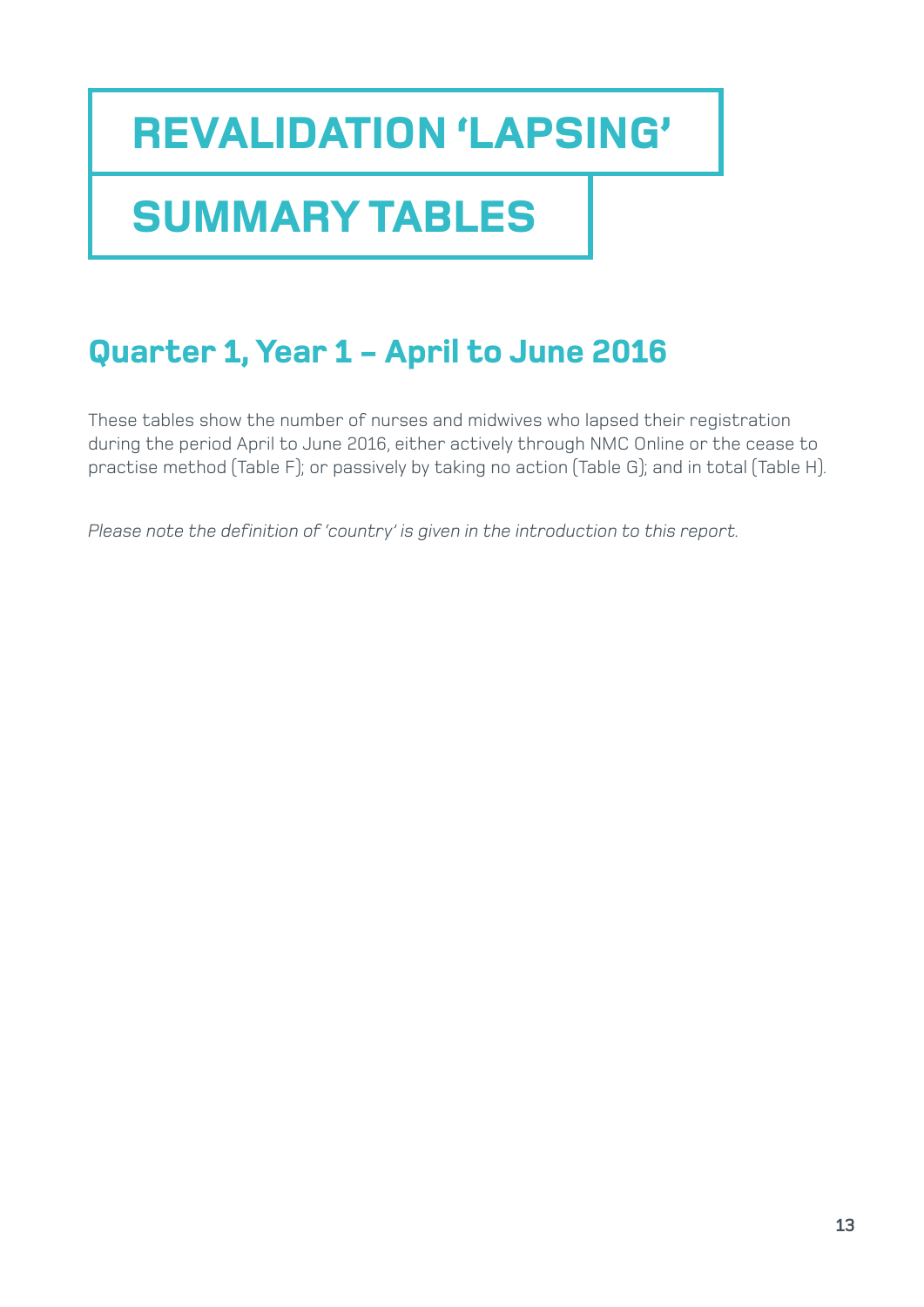# **Table F**

#### **Number of nurses and midwives who 'actively' lapsed\* their registration - April to June 2016**

| <b>Registration type</b><br>before renewal | <b>England</b> | <b>Scotland</b> | <b>Wales</b> | <b>Northern</b><br><b>Ireland</b> | Non-UK<br>(Overseas)<br>and EU) | <b>Total</b> |
|--------------------------------------------|----------------|-----------------|--------------|-----------------------------------|---------------------------------|--------------|
| <b>Nurse</b>                               | 917            | 121             | 59           | 32                                | 154                             | 1,283        |
| <b>Midwife</b>                             | 41             | 9               | 3            | $\overline{c}$                    | $\overline{4}$                  | 59           |
| <b>Nurse and Midwife</b>                   | 15             | 2               |              |                                   | 6                               | 23           |
| <b>Nurse and SCPHN</b>                     | 43             | 5               | 3            | 3                                 | 2                               | 56           |
| <b>Midwife and SCPHN</b>                   |                |                 |              |                                   |                                 |              |
| Nurse, Midwife<br>and SCPHN                | $\mathbf 1$    |                 |              |                                   |                                 | $\mathbf{1}$ |
| <b>Total</b>                               | 1,017          | 137             | 65           | 37                                | 166                             | 1,422        |

\* Number who actively lapsed includes:

- those who used the revalidation screens on NMC Online and selected 'lapse' for all of their registrations, so that they are no longer effective on the register.
- those who lapsed through the 'cease to practise' mechanism, by informing the NMC that they wished to lapse all of their registrations, so that they are no longer effective on the register.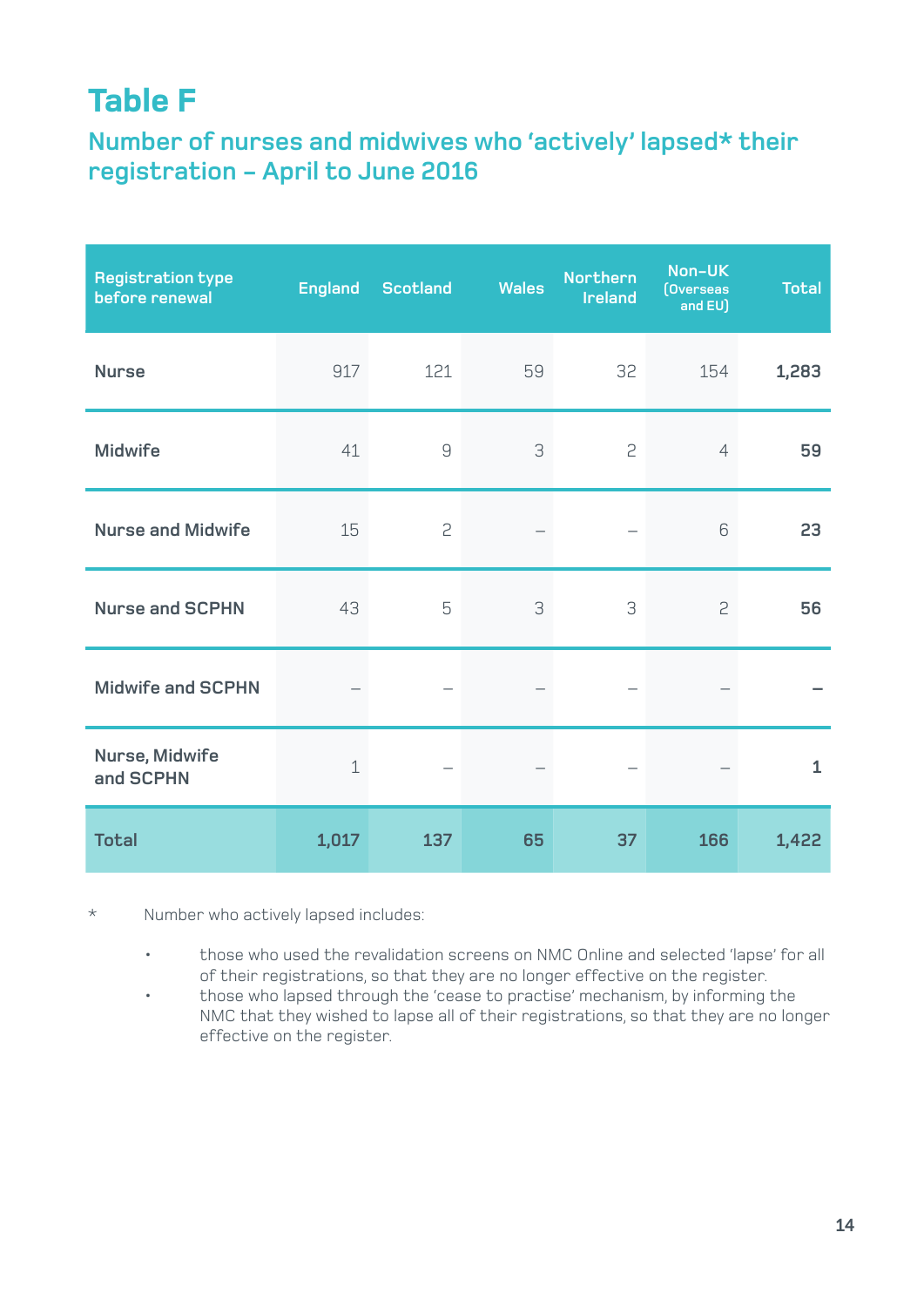### **Table G**

**Number of nurses and midwives who 'passively' lapsed\* their registration - April to June 2016**

| <b>Registration type</b><br>before renewal | <b>England</b> | <b>Scotland</b> | <b>Wales</b> | <b>Northern</b><br><b>Ireland</b> | Non-UK<br>(Overseas)<br>and EU) | <b>Total</b> |
|--------------------------------------------|----------------|-----------------|--------------|-----------------------------------|---------------------------------|--------------|
| <b>Nurse</b>                               | 1,209          | 145             | 74           | 58                                | 289                             | 1,775        |
| <b>Midwife</b>                             | 36             | $\overline{c}$  | $\mathsf{S}$ | $\overline{4}$                    | 10                              | 54           |
| <b>Nurse and Midwife</b>                   | 14             | $\mathbf 1$     | $\mathsf{S}$ |                                   | 12                              | 29           |
| <b>Nurse and SCPHN</b>                     | 47             | $\overline{ }$  | 3            | $\mathbf 1$                       | $\mathsf{S}$                    | 60           |
| <b>Midwife and SCPHN</b>                   | $\mathbf 1$    |                 |              |                                   |                                 | $\mathbf{1}$ |
| Nurse, Midwife<br>and SCPHN                |                |                 |              |                                   |                                 |              |
| <b>Total</b>                               | 1,307          | 155             | 81           | 63                                | 313                             | 1,919        |

\* 'Number of nurses and midwives who passively lapsed their registration' includes those who did not inform the NMC that they wished to lapse and therefore lapsed on the date after their renewal date. For example, anyone due to renew on 30 April 2016 who took no action and subsequently lapsed on 1 May.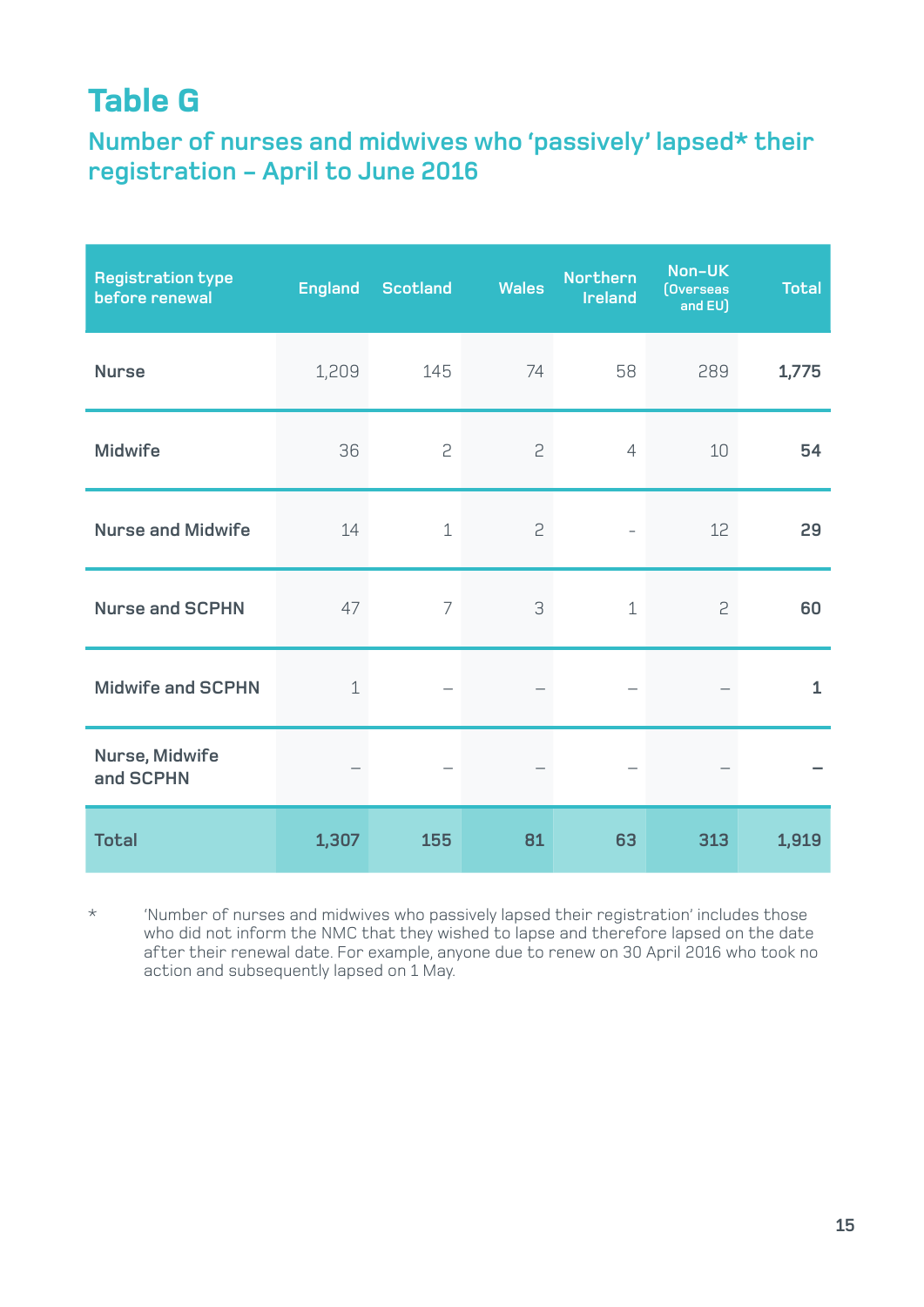# **Table H**

#### **Total number of nurses and midwives who lapsed\* their registration - April to June 2016**

| <b>Registration type</b><br>before renewal | <b>England</b> | <b>Scotland</b> | Wales        | <b>Northern</b><br><b>Ireland</b> | Non-UK<br>(Overseas)<br>and EU) | <b>Total</b> |
|--------------------------------------------|----------------|-----------------|--------------|-----------------------------------|---------------------------------|--------------|
| <b>Nurse</b>                               | 2,126          | 266             | 133          | 90                                | 443                             | 3,058        |
| <b>Midwife</b>                             | 77             | 11              | 5            | 6                                 | 14                              | 113          |
| <b>Nurse and Midwife</b>                   | 29             | 3               | $\mathsf{S}$ | $\qquad \qquad -$                 | 18                              | 52           |
| <b>Nurse and SCPHN</b>                     | 90             | 12              | 6            | $\overline{4}$                    | $\overline{4}$                  | 116          |
| <b>Midwife and SCPHN</b>                   | $\mathbf 1$    |                 |              |                                   |                                 | $\mathbf{1}$ |
| Nurse, Midwife<br>and SCPHN                | $\mathbf 1$    |                 |              |                                   |                                 | $\mathbf{1}$ |
| <b>Total</b>                               | 2,324          | 292             | 146          | 100                               | 479                             | 3,341        |

 $*$  'Total number of nurses and midwives who lapsed their registration' includes all of those in Tables F (actively lapsed) and G (passively lapsed) to give the total number who lapsed in the quarter.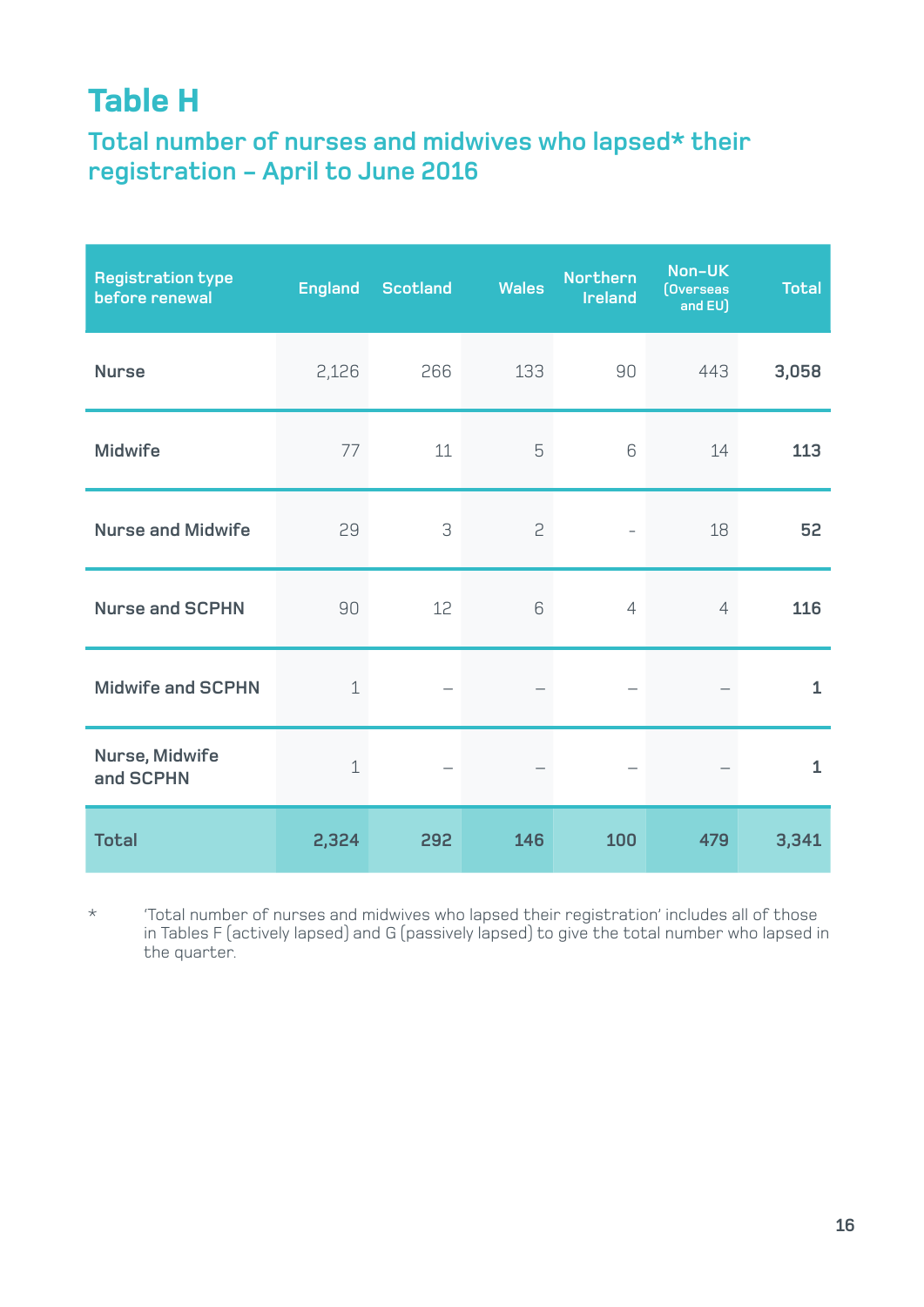### **Table I**

#### **Summary of the number and proportion of nurses and midwives who have completed revalidation by country - April to June 2016**

| <b>Month</b>         |                                                                  | <b>England</b>       | <b>Scotland</b>     | <b>Wales</b>        | <b>Northern</b><br><b>Ireland</b> | Non-UK<br>(Overseas<br>and EU) | <b>Total</b>         |
|----------------------|------------------------------------------------------------------|----------------------|---------------------|---------------------|-----------------------------------|--------------------------------|----------------------|
| <b>April</b><br>2016 | Number due to<br>revalidate*                                     | 12,632               | 1,248               | 843                 | 744                               | 405                            | 15,872               |
|                      | <b>Number</b><br>(percentage)<br>who revalidated<br>or renewed** | 11,535<br>$(91.3\%)$ | 1,137<br>$(91.1\%)$ | 771<br>$(91.5\%)$   | 692<br>(93%)                      | 227<br>(56%)                   | 14,362<br>$(90.5\%)$ |
| May<br>2016          | Number due to<br>revalidate                                      | 10,347               | 1,055               | 591                 | 444                               | 353                            | 12,790               |
|                      | <b>Number</b><br>(percentage)<br>who revalidated<br>or renewed   | 9,543<br>$(92.2\%)$  | 947<br>(89.8%)      | 540<br>$(91.4\%)$   | 418<br>$(94.1\%)$                 | 192<br>$(54.4\%)$              | 11,640<br>(91%)      |
| June<br>2016         | Number due to<br>revalidate                                      | 7,751                | 1,072               | 589                 | 356                               | 327                            | 10,095               |
|                      | <b>Number</b><br>(percentage)<br>who revalidated<br>or renewed   | 7,108<br>$(91.7\%)$  | 978<br>$(91.3\%)$   | 552<br>(93.7%)      | 325<br>$(91.3\%)$                 | 178<br>$(54.4\%)$              | 9,141<br>$(90.5\%)$  |
| <b>Total</b>         | Number due to<br>revalidate                                      | 30,730               | 3,375               | 2,023               | 1,544                             | 1,085                          | 38,757               |
|                      | <b>Number</b><br>(percentage)<br>who revalidated<br>or renewed   | 28,186<br>(91.7%)    | 3,062<br>$(90.8\%)$ | 1,863<br>$(92.1\%)$ | 1,435<br>(92.9%                   | 597<br>(55%)                   | 35,143<br>(90.7%)    |

 \* 'Number due to revalidate' is defined in Table A. It includes all those who were sent a 90 day notice of renewal for April, May or June 2016. This is because their three yearly renewal period expired on 30 April, 31 May or 30 June 2016.

*Continues overleaf...*